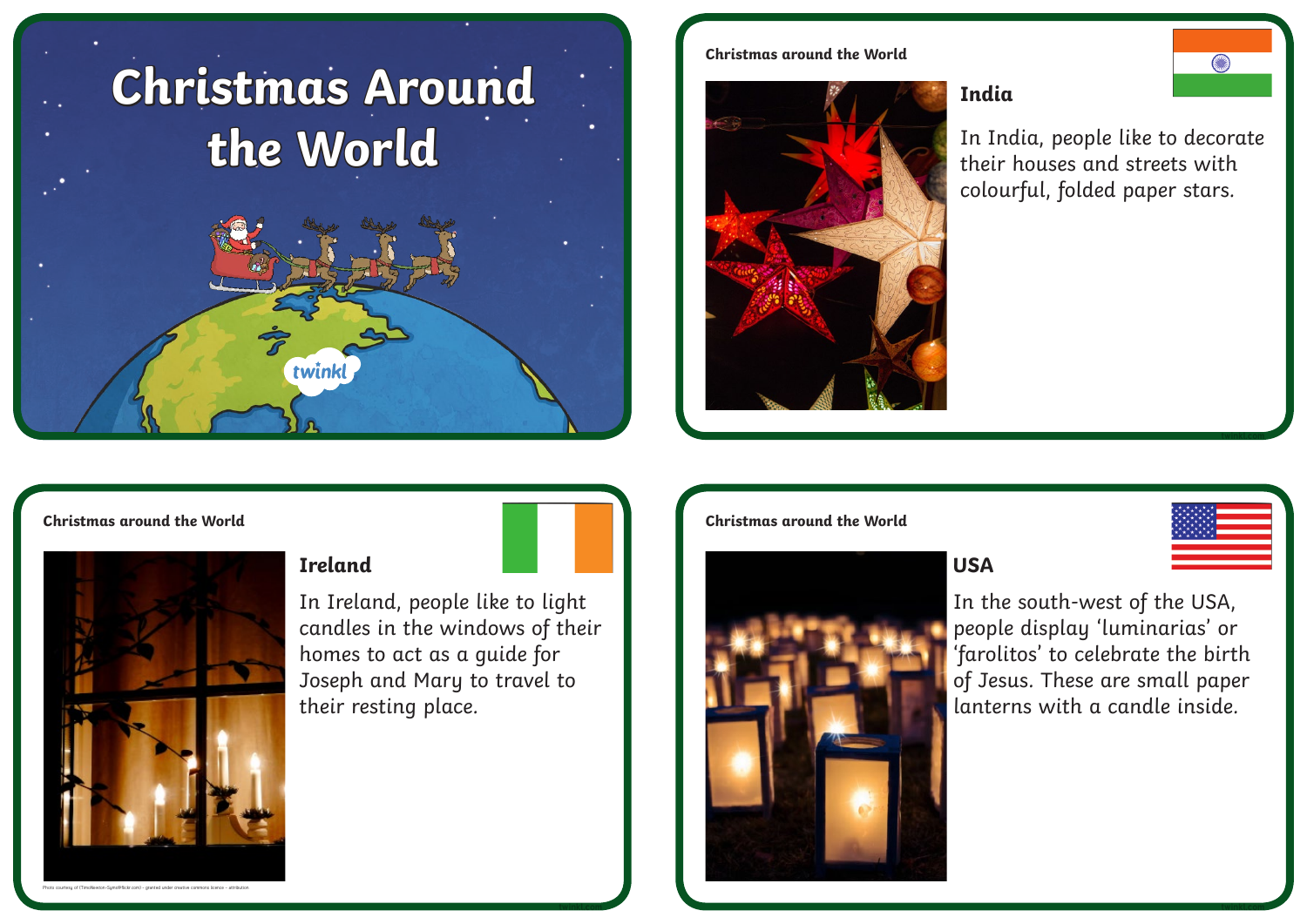## **Christmas around the World**



million bulbs.

Each Christmas, thousand of people go to see the world's tallest floating Christmas tree on water in Rio de Janeiro. It is 85 metres tall and contains 3.1

# **Christmas around the World**





As well as Christmas trees and other decorations, Australians decorate their houses with 'Christmas Bush'. This is an Australian plant with white flowers that turn a deep, shiny red at Christmas time.

# **Christmas around the World**



Photo courtesy of (ivanx@flickr.com) - granted under creative commons licence - attribution



**twinkl.com**

**twinkl.com**

CO





In Sweden, the biggest celebrations around Christmas time is St.Lucia's day, on December 13<sup>th</sup>. A girl is dressed up in a white dress with a red sash around her waist and a crown of candles on her head. The food eaten for breakfast on St.Lucia's day is a saffron bun called 'Lussekatt', which means 'Lucia's cat'.

**twinkl.com**

**twinkl.com**